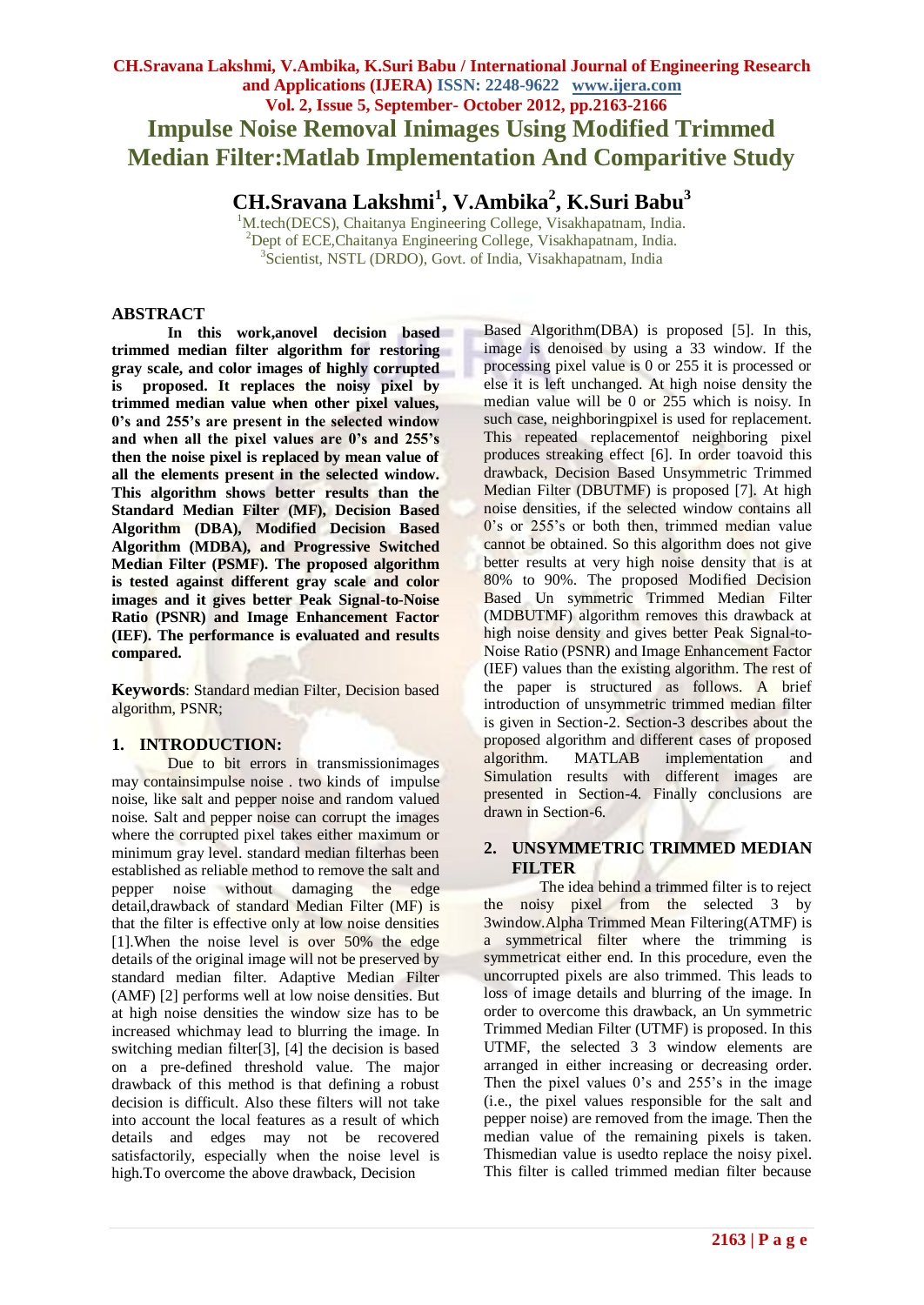#### **CH.Sravana Lakshmi, V.Ambika, K.Suri Babu / International Journal of Engineering Research and Applications (IJERA) ISSN: 2248-9622 www.ijera.com Vol. 2, Issue 5, September- October 2012, pp.2163-2166**

the pixel values 0's and 255's are removed from the selected window. This procedure removes noise in better way than the ATMF.

#### **3. PROPOSED ALGORITHM**

The proposed Modified Decision Based UnsymmetricTrimmed Median Filter (MDBUTMF) algorithm processes the corrupted images by first detecting the impulse noise. The processing pixel is checked whether it is noisy or noisy free. That is, if the processing pixel lies between maximum and minimum gray level values then it is noise free pixel, it is left unchanged.If the processing pixel takes the maximum or minimum gray level then it is noisy pixel which is processed by MDBUTMF. The steps of the MDBUTMF are elucidated as follows.

Step 1: Select 2-D window of size 3 by 3. Assume that the pixel being processed is $p_{ij}$ .

Step 2: If  $0 \le p_{ij} \le 255$  then is an  $p_{ij}$  is uncorrupted pixel and its value is left unchanged.

Step 3: If  $p_{ii}=0$  or  $p_{ii}=255$  then  $p_{ii}$  a corrupted pixel then two cases are possible as given in Case i) and ii).

Case i): If the selected window contain all the elements as 0's and 255's. Then replace with the mean of the element of window.

Case ii): If the selected window contains not all elements as 0's and 255's. Then eliminate 255's and 0's and find the median value of the remaining elements. Replace  $p_{ii}$  with the median value.

Step 4: Repeat steps 1 to 3 until all the pixels in the entire image are processed.

#### **4. SIMULATION RESULTS**

The performance of the proposed algorithm is tested with different grayscale and color images. The noise density (intensity)is varied from 10% to 90%. DE noisingperformances are quantitatively measured by the PSNR and IEF as defined in (1) and (3), respectively and performance of MDBUTMF(Modified Decision Based UnsymmetricTrimmed Median Filter) is compared with Switching median filter(SMF) and Decision Based Algorithm(DBA) and results are presented .

 $MSE =$ 

 $IEF =$ 

$$
PSNR \text{ in } dB = 10 \log_{10} \left( \frac{255^2}{MSE} \right) \text{---}(1)
$$

$$
\Sigma_i \Sigma_j (Y(i,j)-Y^*(i,j))^2 \qquad \qquad (2)
$$

 $M*N$ 

 $\sum_i \sum_j (\eta(i,j) - Y(i,j))^2$  $\sum_i \sum_j (\hat{Y}(i,j)-Y(i,j))^2$  $-(-3)$ 

| Organize                                            |                                        |                                 | Salt & Pepper Noise Removal by Different Types of Algorithms |                                             |  |
|-----------------------------------------------------|----------------------------------------|---------------------------------|--------------------------------------------------------------|---------------------------------------------|--|
| <b>X</b> Favori<br>Desk                             |                                        |                                 |                                                              |                                             |  |
| <b>Dow</b><br><b>Rece</b>                           | <b>SMF Output</b>                      |                                 | <b>MF Output</b>                                             | <b>MDBUTMF Output</b>                       |  |
| Librari<br>Doct<br>$\bigwedge$ Mus<br>Picty<br>Vide |                                        |                                 |                                                              |                                             |  |
| Comp<br>Loca                                        | <b>Existing Methods</b><br><b>PSNR</b> | <b>Input Image</b><br>MSE-      |                                                              |                                             |  |
| New<br>New<br>New<br>New<br>New<br><b>恩 CDI</b>     | 7.34466<br><b>SMF</b><br><b>MF</b>     | 11984.3                         | <b>Proposed Method</b><br><b>MDBUTMF</b>                     | <b>PSNR</b><br>$MSE-$<br>7.40889<br>11808.4 |  |
| Rem<br><b>Gu</b> Netwo                              |                                        | <b>Browse</b><br>$\overline{3}$ | $\overline{\phantom{a}}$                                     | Clear<br>Exit                               |  |
|                                                     |                                        |                                 |                                                              |                                             |  |

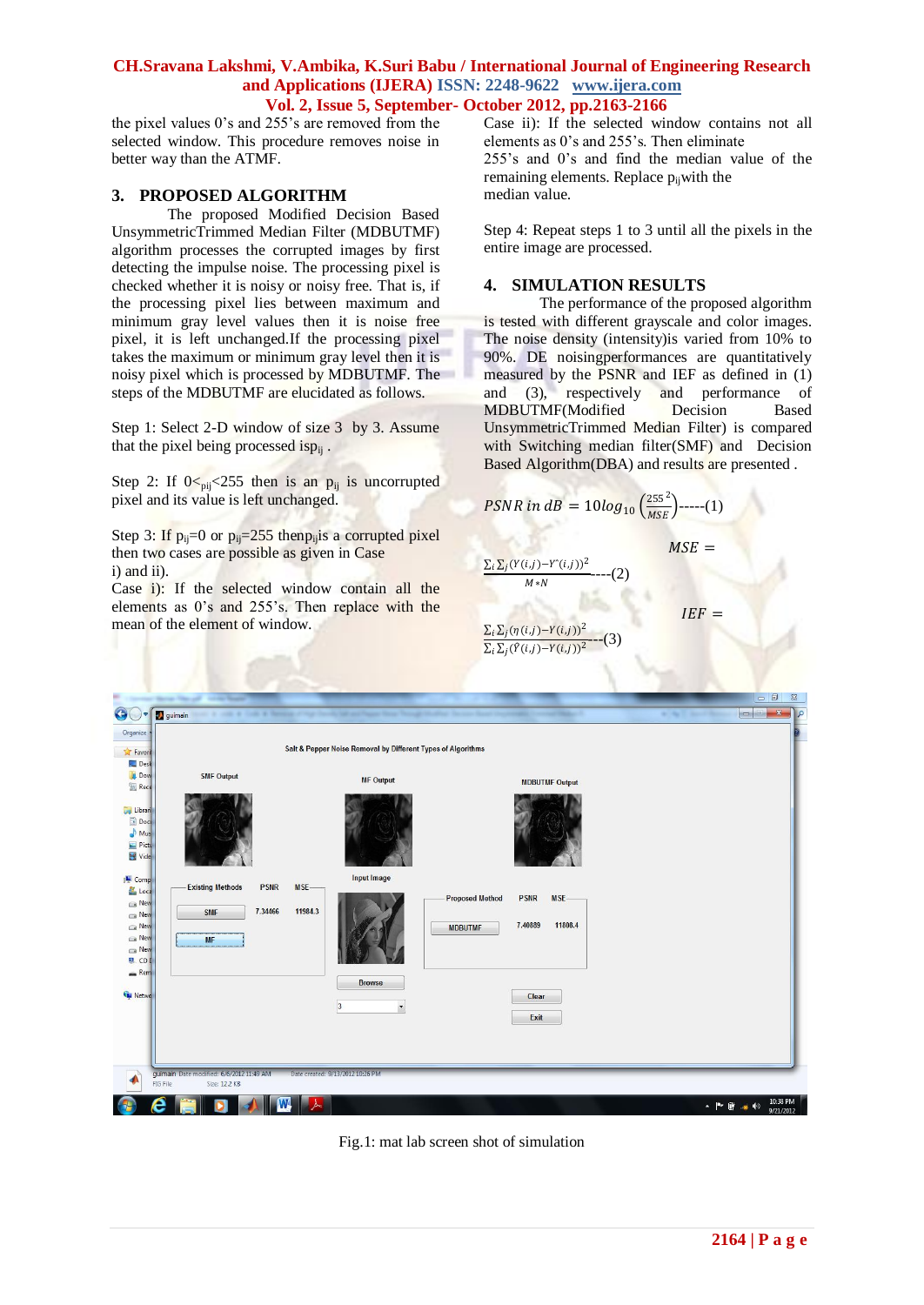# **CH.Sravana Lakshmi, V.Ambika, K.Suri Babu / International Journal of Engineering Research and Applications (IJERA) ISSN: 2248-9622 www.ijera.com Vol. 2, Issue 5, September- October 2012, pp.2163-2166**

| PSNR in dB         |            |            |                |  |  |  |
|--------------------|------------|------------|----------------|--|--|--|
| Noise density in % | <b>SMF</b> | <b>DBA</b> | <b>MDBUTMF</b> |  |  |  |
| 10                 | 26.34      | 36.4       | 37.91          |  |  |  |
| 20                 | 25.66      | 32.9       | 34.78          |  |  |  |
| 30                 | 21.86      | 30.15      | 32.29          |  |  |  |
| 40                 | 18.21      | 28.49      | 30.32          |  |  |  |
| 50                 | 15.04      | 26.41      | 28.18          |  |  |  |
| 60                 | 11.08      | 24.83      | 26.43          |  |  |  |
| 70                 | 9.93       | 22.64      | 24.30          |  |  |  |
| 80                 | 8.63       | 20.32      | 21.70          |  |  |  |
| 90                 | 6.65       | 17.14      | 18.40          |  |  |  |

Table-1:Comparison of psnr values of different algorithmsForlena image at different noise densities



Graph-1:Comparison of psnr values of different algorithms Forlena image at different noise densities

| <b>IEF</b>         |            |            |                |  |
|--------------------|------------|------------|----------------|--|
| Noise density in % | <b>SMF</b> | <b>DBA</b> | <b>MDBUTMF</b> |  |
| 10                 | 10.36      | 390.67     | 648.98         |  |
| 20                 | 28.17      | 358.91     | 568.43         |  |
| 30                 | 30.02      | 322.89     | 590.83         |  |
| 40                 | 23.12      | 268.49     | 424.18         |  |
| 50                 | 11.72      | 208.77     | 345.13         |  |
| 60                 | 6.73       | 190.70     | 261.66         |  |
| 70                 | 3.31       | 128.58     | 171.69         |  |
| 80                 | 2.00       | 67.42      | 101.72         |  |
| 90                 | 1.37       | 33.85      | 34.23          |  |

Table-2 :comparison of IEF values of different algorithmsFor lena image at different noise densities